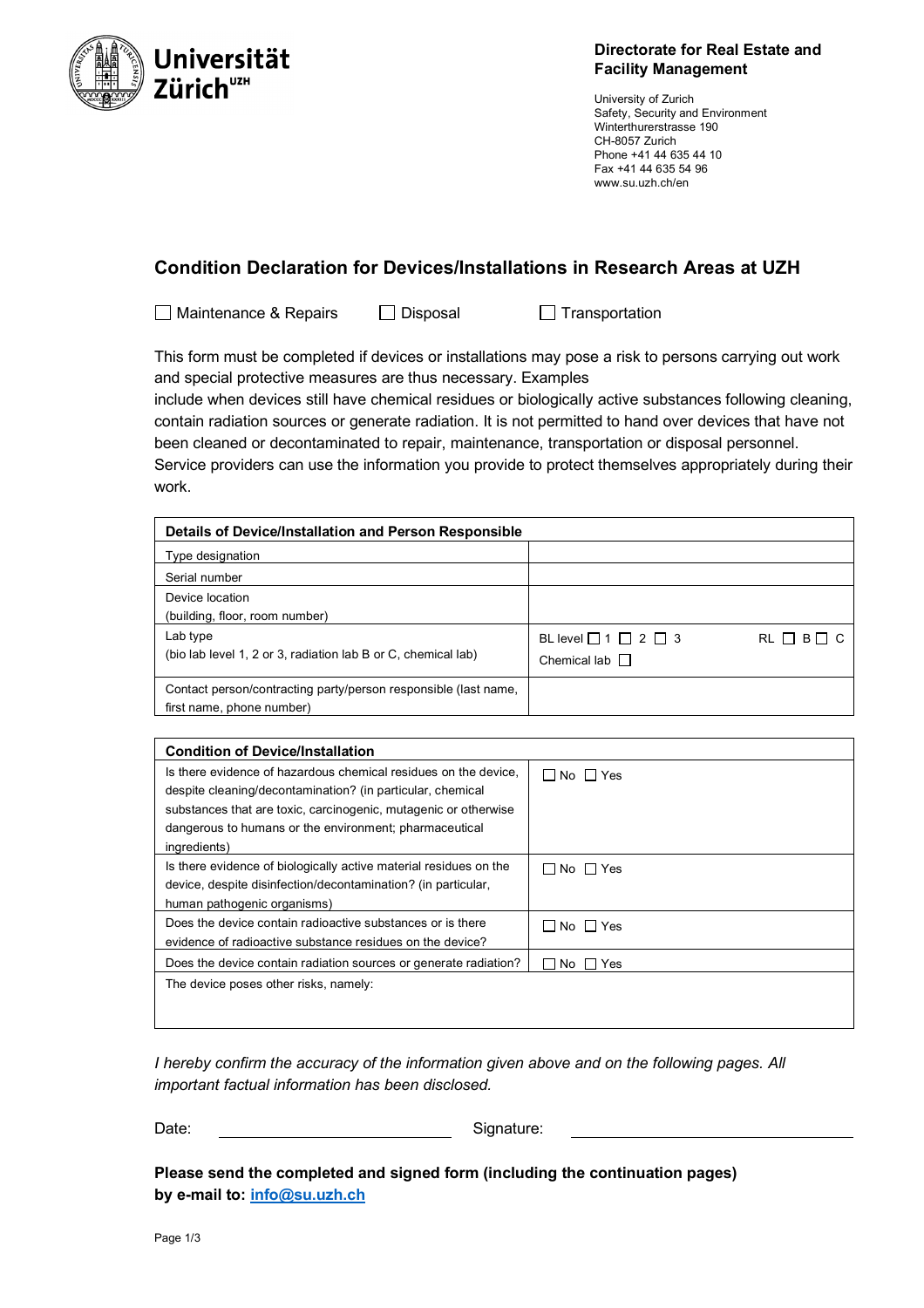

## **1. Chemical Substances**

 $\Box$  Thorough cleaning has taken place. The device no longer contains any chemical residues that are hazardous to health (e.g. toxic, carcinogenic, mutagenic) and has been cleared of chemical hazard. (Oil or other chemically hazardous fluids inside the device have been drained and any residues removed).

 $\Box$  The surface of the device came into contact with chemicals and may therefore have residues on the surface (despite cleaning).

 $\Box$  The device components contain certain chemicals or oils. Device component containing chemicals or oils:

Name, chemical name (when known), chemical formula, hazard class

### **2. Biological Agents**

These include:

- **Microorganisms** (viruses, viroids, bacteria, algae, fungi, protozoa, human parasites, genetically modified organisms)
- **Mixtures that (may) contain microorganisms** (bodily fluids: blood, excretions, secretions; cell cultures, etc.)
- **Other biologically active material** (e.g. prions)

#### **Possible residues of biologically active material**

 $\Box$  Thorough cleaning (decontamination using approved methods) has taken place. The device no longer contains any biologically active material residues and has been cleared of biological hazard.

 $\Box$  The surface of the device came into contact with biological agents and may therefore still have biologically **active** material residues (in particular, human pathogenic organisms) on the surface, even after decontamination.

Device components inside the device may still be contaminated with biologically **active** agent residues, despite decontamination. Specify the components, when known:

#### **If active biological agents may still be present**

Enter the names of the organisms and the corresponding risk group